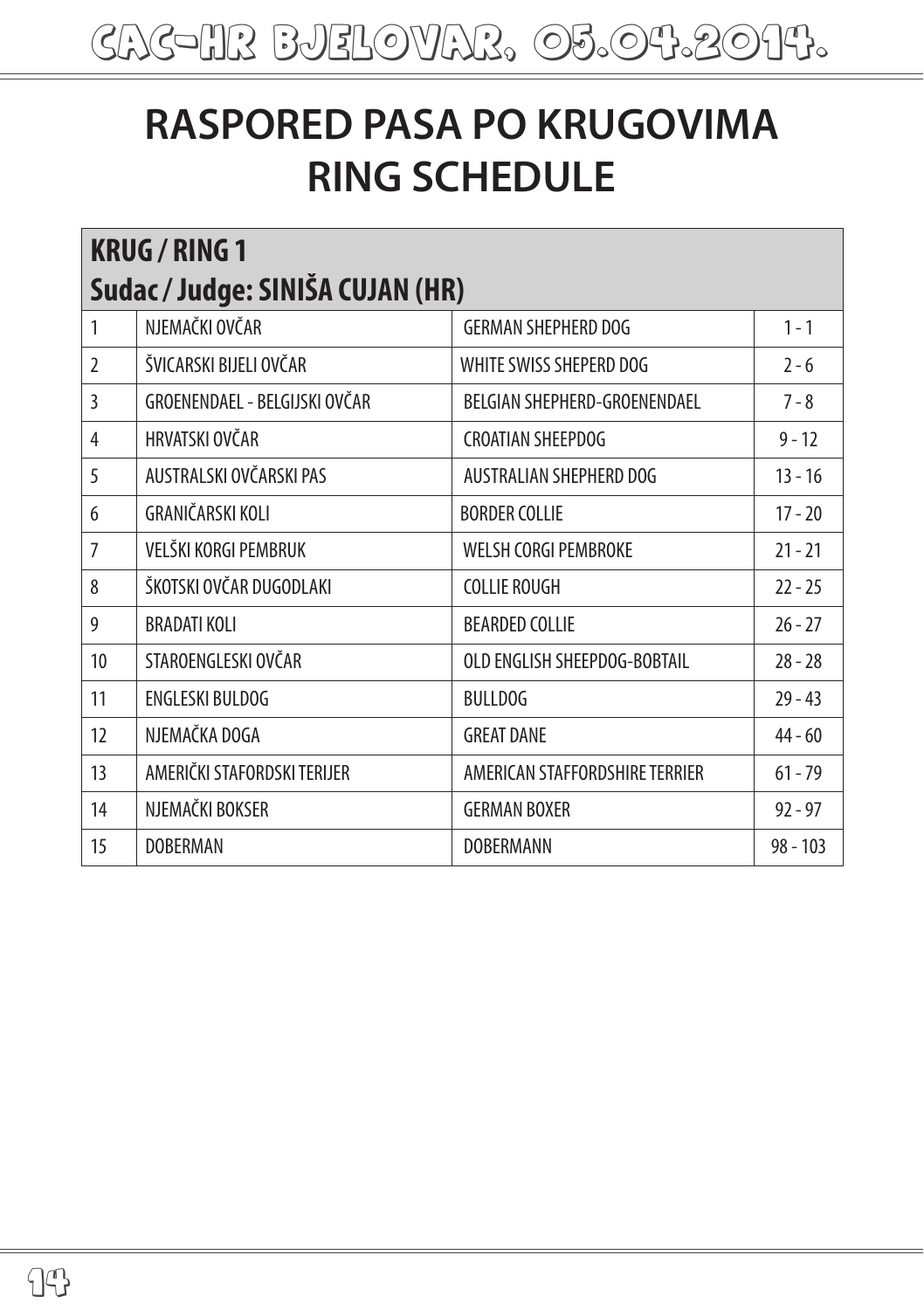| <b>KRUG / RING 2</b>              |                               |                                    |             |
|-----------------------------------|-------------------------------|------------------------------------|-------------|
| Sudac / Judge: NIKOLA SMOLIĆ (HR) |                               |                                    |             |
| $\mathbf{1}$                      | <b>ROTVAJLER</b>              | <b>ROTTWEILER</b>                  | $80 - 91$   |
| 4                                 | DOGO ARGENTINO                | DOGO ARGENTINO                     | $104 - 111$ |
| 5                                 | <b>CANE CORSO</b>             | <b>CANE CORSO ITALIANO</b>         | $112 - 118$ |
| 6                                 | <b>TORNJAK</b>                | <b>TORNJAK</b>                     | $119 - 138$ |
| $\overline{7}$                    | ŠARPLANINAC                   | YUGOSLAVIAN HERDER                 | $139 - 140$ |
| 8                                 | SREDNJE AZIJSKI OVČAR         | CENTRAL ASIA SHEPHERD DOG          | 141 - 141   |
| 9                                 | <b>TIBETSKI MASTIF</b>        | <b>TIBETAN MASTIFF</b>             | $142 - 145$ |
| 10                                | <b>HOVAVART</b>               | <b>HOVAWART</b>                    | 146 - 146   |
| 11                                | LANDSEER                      | LANDSEER                           | $147 - 147$ |
| 12                                | NJUFAUNDLENDER                | NEWFOUNDLAND                       | $148 - 152$ |
| 13                                | <b>BULTERIJER</b>             | <b>BULL TERRIER</b>                | $153 - 155$ |
| 14                                | MINIJATURNI BULTERIJER        | <b>BULL TERRIER - MINIATURE</b>    | $156 - 156$ |
| 15                                | STAFORDSKI BULTERIJER         | STAFFORDSHIRE BULL TERRIER         | $157 - 157$ |
| 16                                | AIREDALE TERIJER              | AIREDALE TERRIER                   | $158 - 158$ |
| 17                                | MEKODLAKI PŠENIČNI TERIJER    | IRISH SOFT COATED WHEATEN TER.     | $159 - 160$ |
| 18                                | <b>KERRY BLUE TERRIER</b>     | <b>KERRY BLUE TERRIER</b>          | $161 - 162$ |
| 19                                | <b>BEDLINGTON TERIJER</b>     | <b>BEDLINGTON TERRIER</b>          | $163 - 163$ |
| 20                                | JACK RUSSEL TERRIER           | <b>JACK RUSSELL TERRIER</b>        | $164 - 166$ |
| 21                                | ZAPADNOŠKOTSKI BIJELI TERIJER | <b>WEST HIGHLAND WHITE TERRIER</b> | $167 - 167$ |
| 22                                | JORKŠIRSKI TERIJER            | YORKSHIRE TERRIER                  | $168 - 170$ |
| 23                                | <b>GREYHOUND</b>              | <b>GREYHOUND</b>                   | $171 - 172$ |
| 24                                | PERZIJSKI HRT - SALUKI        | SALUKI                             | $173 - 174$ |
| 25                                | <b>RUSKI HRT</b>              | <b>BORZOI</b>                      | $175 - 175$ |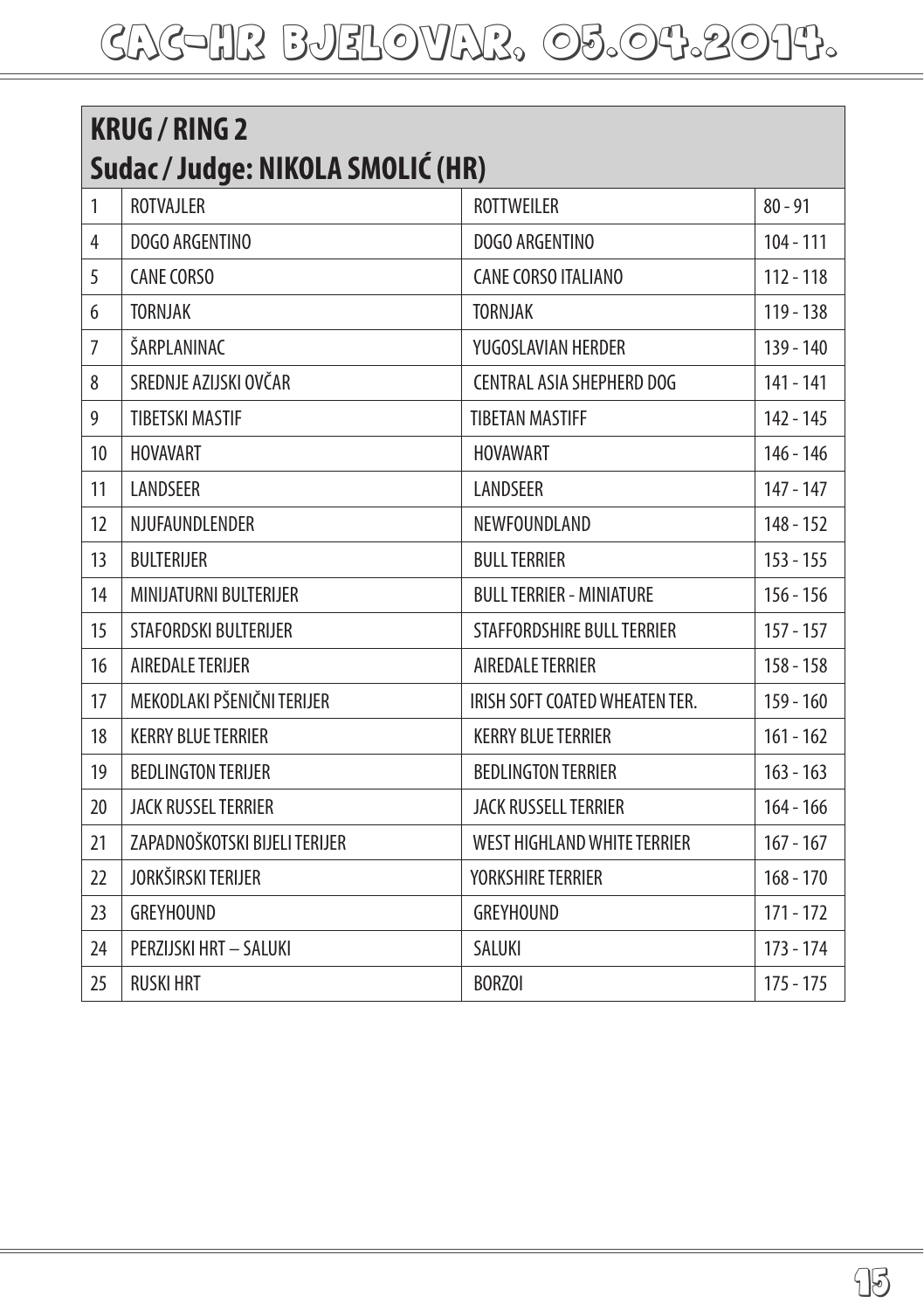| <b>KRUG / RING 3</b>                        |                                |                                      |             |  |
|---------------------------------------------|--------------------------------|--------------------------------------|-------------|--|
| Sudac / Judge: OLGA KUPRIYANOVA ŠINKO (SLO) |                                |                                      |             |  |
| 1                                           | <b>FRANCUSKI BULDOG</b>        | <b>FRENCH BULLDOG</b>                | $178 - 193$ |  |
| $\mathfrak{I}$                              | <b>BOSTON TERIJER</b>          | <b>BOSTON TERRIER</b>                | 194 - 198   |  |
| 3                                           | MOPS                           | PUG                                  | 199 - 204   |  |
| 4                                           | ČIVAVA                         | CHIHUAHUA                            | $205 - 211$ |  |
| 5                                           | PAPIJON                        | <b>PAPILLON</b>                      | $212 - 217$ |  |
| 6                                           | KING CHARLES ŠPANIJEL          | KING CHARLES SPANIEL                 | $218 - 219$ |  |
| $\overline{7}$                              | CAVALIER KING CHARLES ŠPANIJEL | <b>CAVALIER KING CHARLES SPANIEL</b> | $220 - 235$ |  |
| 8                                           | KINESKI KUKMASTI PAS           | <b>CHINESE CRESTED DOG</b>           | $236 - 238$ |  |
| 9                                           | <b>TIBETSKI TERIJER</b>        | <b>TIBETAN TERRIER</b>               | $239 - 240$ |  |
| 10                                          | SHIH-TZU                       | SHIH-TZU                             | $241 - 245$ |  |
| 11                                          | <b>LASA APSO</b>               | LHASA APSO                           | $246 - 246$ |  |
| 12                                          | PEKINEZER                      | PEKINGESE                            | $247 - 248$ |  |
| 13                                          | HAVANEZER                      | <b>HAVANESE</b>                      | $249 - 250$ |  |
| 14                                          | <b>TULEARSKI PAS</b>           | <b>COTON DE TULEAR</b>               | $251 - 256$ |  |
| 15                                          | <b>MALTEZER</b>                | <b>MALTESE</b>                       | $257 - 266$ |  |
| 16                                          | <b>TOY PUDL</b>                | <b>TOY POODLE</b>                    | $267 - 267$ |  |
| 17                                          | <b>PUDL MALI</b>               | MINIATURE POODLE                     | $268 - 271$ |  |
| 18                                          | PUDL VELIKI                    | STANDARD POODLE                      | $272 - 276$ |  |
| 19                                          | PUDL DVOBOJNI TOY              | TOY MULTICOLOR POODLE                | $176 - 176$ |  |
| 20                                          | PUDL DVOBOJNI MALI             | <b>MINIATURE MULTIC</b>              | $177 - 177$ |  |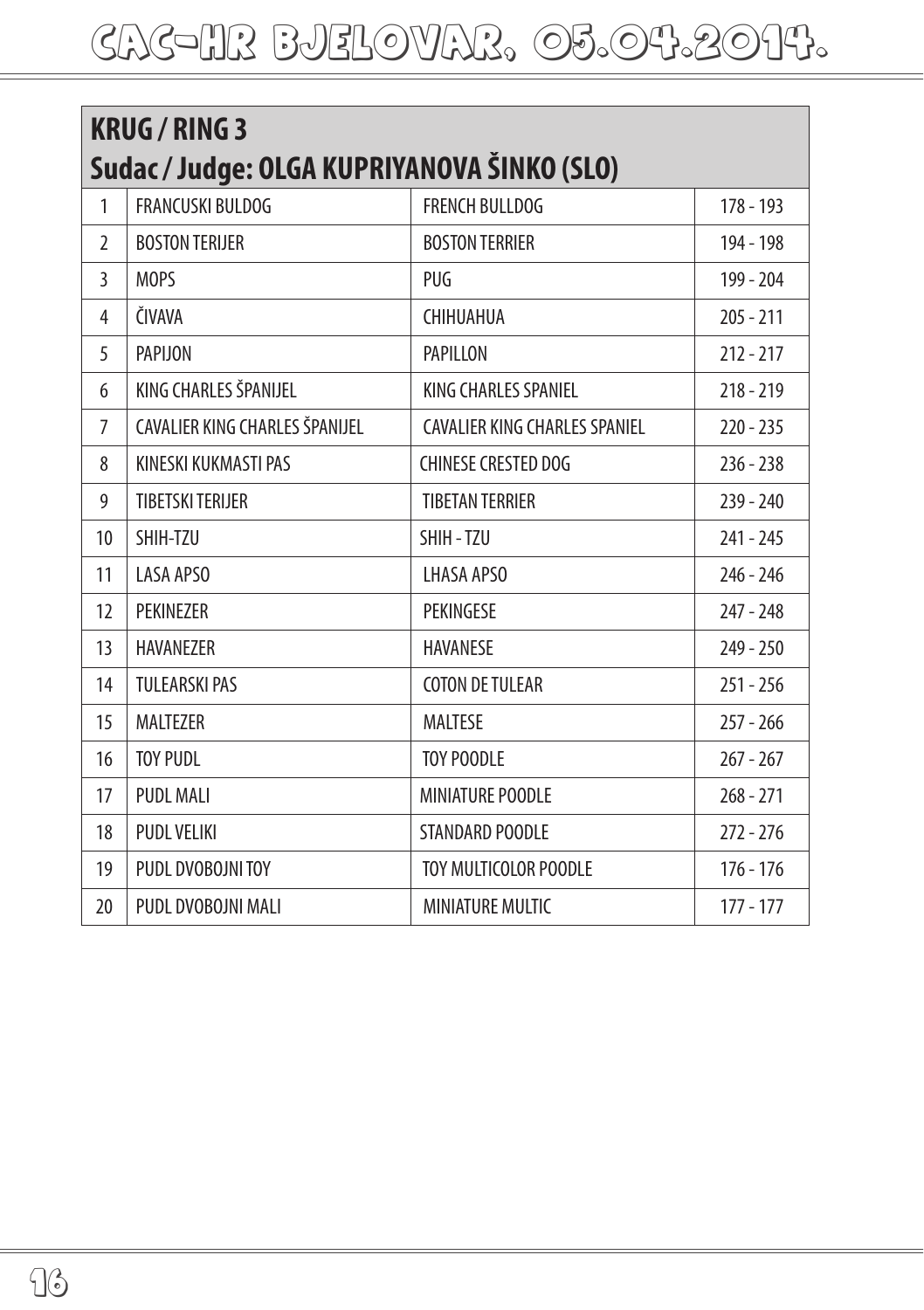| <b>KRUG / RING 4</b><br>Sudac / Judge: DUBRAVKA REICHER (HR) |                              |                                 |                      |
|--------------------------------------------------------------|------------------------------|---------------------------------|----------------------|
| 1                                                            | <b>BULMASTIF</b>             | <b>BULLMASTIFF</b>              | $277 - 285$          |
| $\mathfrak{I}$                                               | BORDOŠKA DOGA                | <b>DOGUE DE BORDEAUX</b>        | $286 - 287$          |
| 3                                                            | <b>KANARSKI PAS</b>          | DOGO CANARIO                    | $288 - 293$          |
| 4                                                            | ŠAR-PFI                      | <b>SHAR-PFI</b>                 | 294 - 294            |
| 5                                                            | VELIKI ŠNAUCER               | <b>GIANT SCHNAUZER</b>          | $295 - 295$          |
| 6                                                            | SREDNJI ŠNAUCER              | <b>SCHNAUZER</b>                | $296 - 299$          |
| $\overline{7}$                                               | PATULJASTI ŠNAUCER           | <b>MINIATURE SCHNAUZER</b>      | $300 - 311$          |
| 8                                                            | MAJMUNSKI PINČER             | <b>AFFENPINSCHER</b>            | $312 - 312$          |
| 9                                                            | <b>BERNSKI PLANINSKI PAS</b> | <b>BERNESE MOUNTAIN DOG</b>     | $313 - 320$          |
| 10                                                           | NJEMAČKI ŠPIC PATULJASTI     | POMERANIAN                      | $321 - 325$          |
| 11                                                           | NJEMAČKI ŠPIC MALI           | <b>GERMAN SPITZ - MINIATURE</b> | $326 - 327$          |
| 12                                                           | <b>SHIBA</b>                 | <b>SHIBA</b>                    | $328 - 330$          |
| 13                                                           | AKITA                        | AKITA                           | $331 - 344$          |
| 14                                                           | AMERIČKA AKITA               | <b>AMERICAN AKITA</b>           | $345 - 353 +$<br>465 |
| 15                                                           | ALJAŠKI MALAMUT              | <b>ALASKAN MALAMUTE</b>         | $354 - 355$          |
| 16                                                           | SAMOJED                      | SAMOYED                         | $356 - 359$          |
| 17                                                           | SIBIRSKI HASKI               | SIBERIAN HUSKY                  | $360 - 367$          |
| 18                                                           | ČAU-ČAU                      | CHOW-CHOW                       | $368 - 371$          |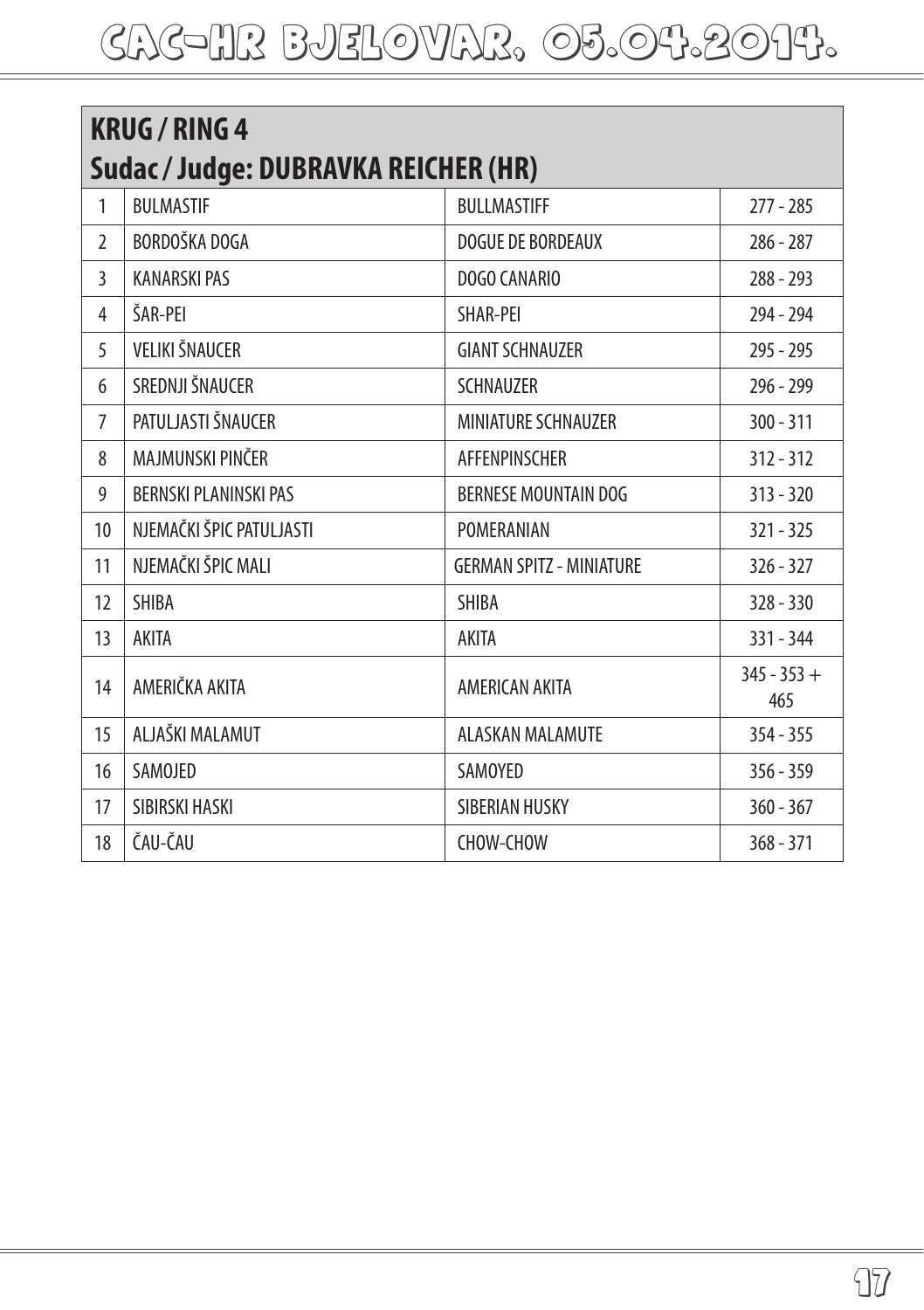| <b>KRUG / RING 5</b><br>Sudac / Judge: DAMJANA ŽNIDARŠIĆ-ŠVEGELJ (SLO) |                                 |                                |             |
|------------------------------------------------------------------------|---------------------------------|--------------------------------|-------------|
| 1                                                                      | JAZAVČAR KUNIĆAR KRATKODLAKI    | RABBIT DACHSHUND SMOOTH HAIRED | $372 - 372$ |
| $\mathfrak{I}$                                                         | JAZAVČAR PATULJASTI KRATKODLAKI | DACHSHUND MINIATURE SMOOTH     | $373 - 375$ |
| 3                                                                      | JAZAVČAR PATULJASTI OŠTRODLAKI  | DACHSHUND MINIATURE WIRE       | $376 - 379$ |
| 4                                                                      | JAZAVČAR PATULJASTI DUGODLAKI   | DACHSHUND MINIATURE LONG HAIRE | $380 - 381$ |
| 5                                                                      | JAZAVČAR KRATKODLAKI            | DACHSHUND STANDARD SMOOT-HAIRE | $382 - 382$ |
| 6                                                                      | JAZAVČAR OŠTRODLAKI             | DACHSHUND STANDARD WIRE-HAIRED | $383 - 385$ |
| 7                                                                      | NJEMAČKI LOVNI TERIJER          | <b>GERMAN HUNTING TERRIER</b>  | $386 - 387$ |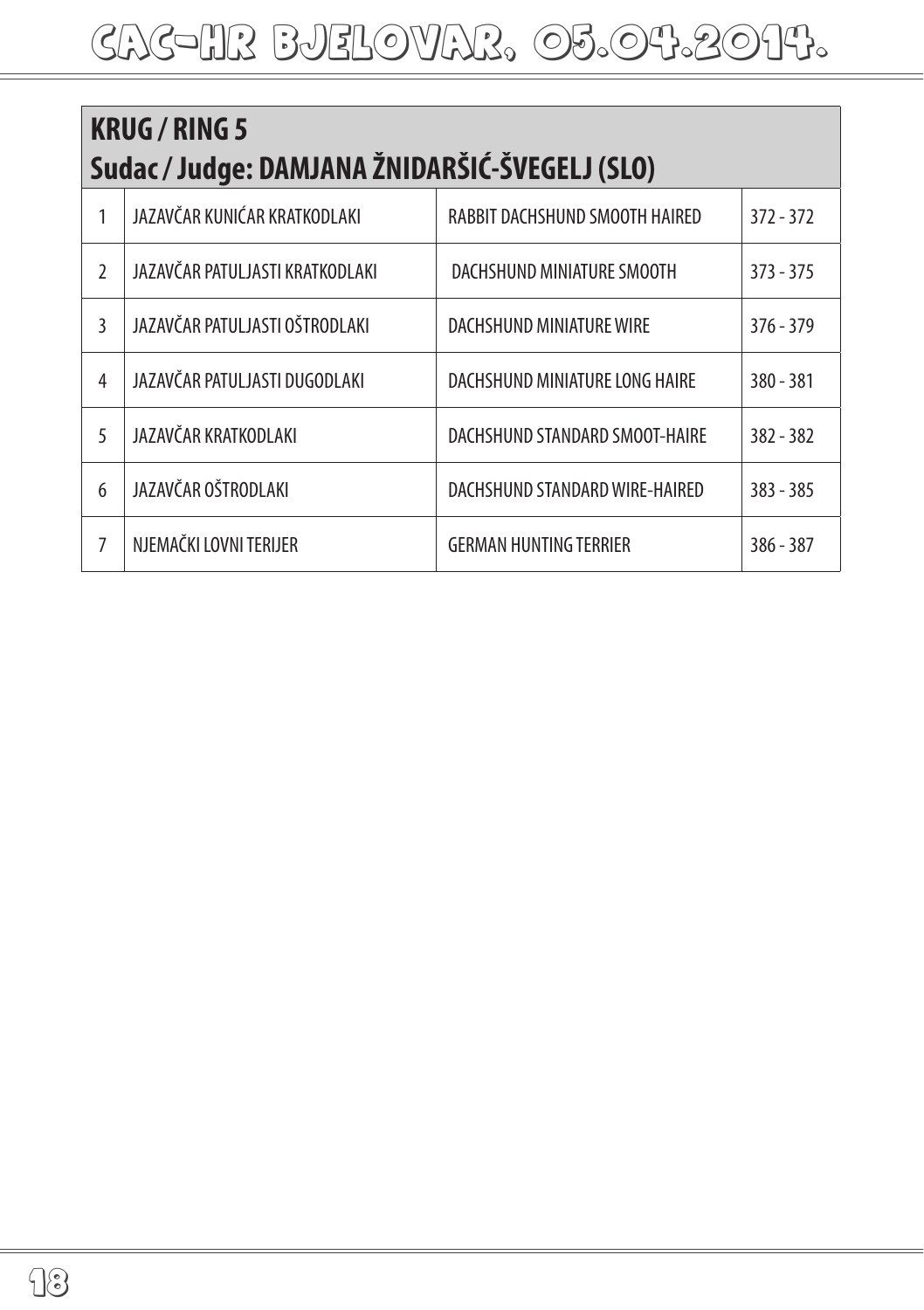| <b>KRUG / RING 6</b><br>Sudac / Judge: NENAD JAGODIĆ (HR) |                              |                                    |             |
|-----------------------------------------------------------|------------------------------|------------------------------------|-------------|
| 1                                                         | BIGL                         | <b>BEAGLE</b>                      | 388 - 395   |
| $\mathfrak{I}$                                            | POSAVSKI GONIČ               | POSAVAZ HOUND                      | 396 - 396   |
| 3                                                         | SLOVAČKI KOPOV               | SLOVAKIAN HOUND                    | $397 - 397$ |
| 4                                                         | GONIČ RAKUNA CRN S PALEŽOM   | <b>BLACK AND TAN COONHOUND</b>     | 398 - 398   |
| 5                                                         | <b>DALMATINSKI PAS</b>       | DALMATIAN                          | $399 - 408$ |
| 6                                                         | RODEZIJSKI RIĐBEK            | RHODESIAN RIDGEBACK                | $409 - 414$ |
| $\overline{7}$                                            | VAJMARSKI PTIČAR             | WEIMARANER                         | $415 - 417$ |
| 8                                                         | NJEMAČKI PTIČAR KRATKE DLAKE | <b>GERMAN SHORT H.POINTING DOG</b> | $418 - 421$ |
| 9                                                         | NJEMAČKI PTIČAR OŠTRE DLAKE  | <b>GERMAN WIRE H. POINTING DOG</b> | $422 - 424$ |
| 10                                                        | MAĐARSKA VIŽLA - KRATKODLAKA | HUNGARIAN SHORT H.POINTING DOG     | $425 - 426$ |
| 11                                                        | <b>EPANJEL BRETON</b>        | EPAGNEUL BRETON                    | $427 - 430$ |
| 12                                                        | <b>POINTER</b>               | <b>ENGLISH POINTER</b>             | $431 - 431$ |
| 13                                                        | <b>ENGLESKI SETER</b>        | <b>ENGLISH SETTER</b>              | $432 - 435$ |
| 14                                                        | <b>IRSKI SETER</b>           | <b>IRISH RED SETTER</b>            | $436 - 436$ |